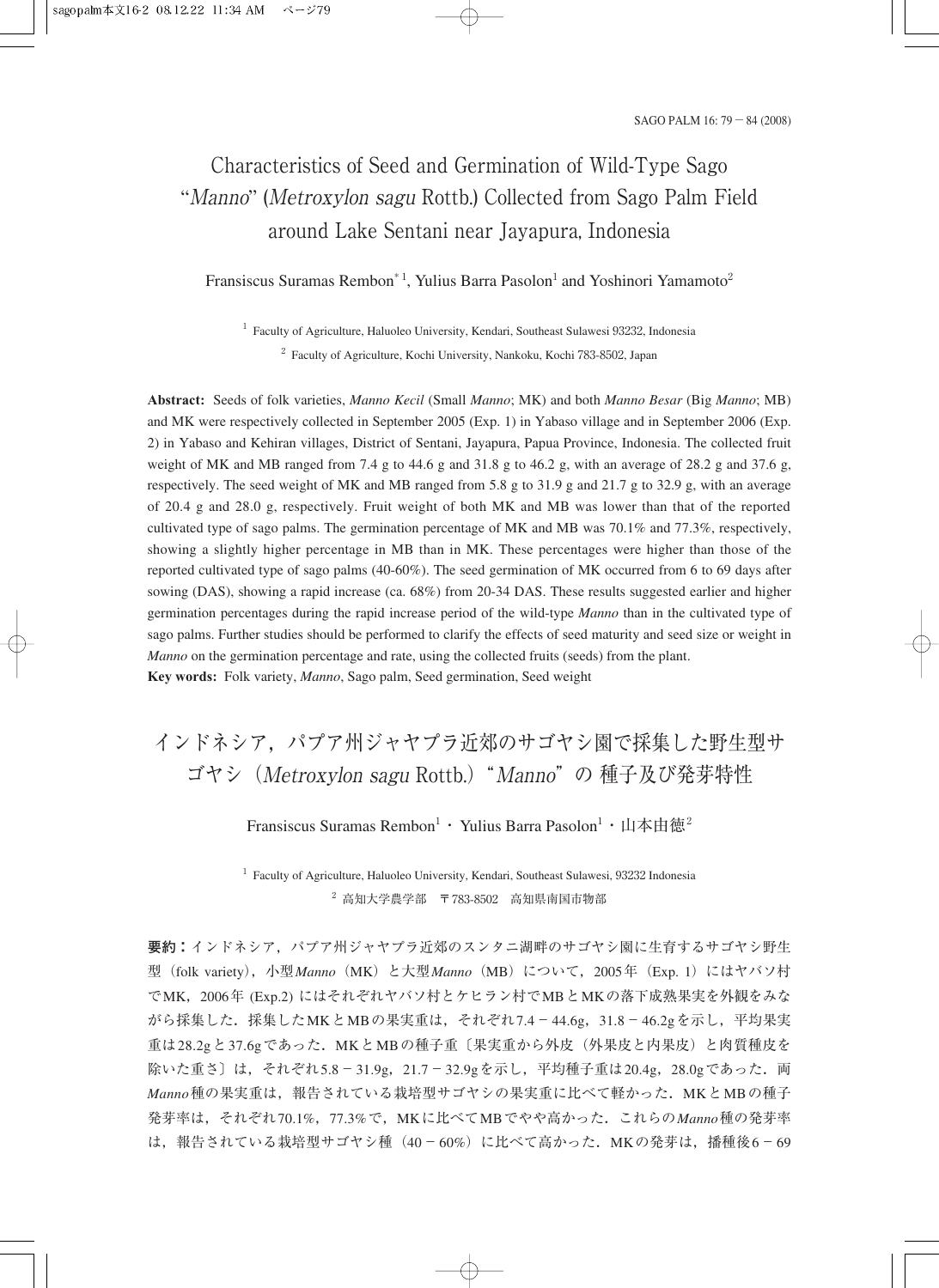日にかけてみられ,発芽最盛期は、同20-34日目にみられ、この期間に約68%の発芽がみられた. これらの結果は,野生型サゴヤシ種*Manno*の発芽は,栽培型のサゴヤシ種に比べて早く,また発芽最 盛期の発芽割合が高いことを示した.本研究では,落下種子を採集して供試したために,落下後の経 過日数や落下した地上部の環境条件が果実重,種子重や種子の発芽歩合,発芽過程に影響を及ぼした ことが推定され,今後,さらに詳細な検討が必要である.

**キーワード:**果実重,サゴヤシ,種子重,種子発芽,*Manno*,民俗学的変種

# **Introduction**

Sago palm (*Metroxylon sagu* Rottb.) is able to produce many seeds at the top of the stem at the end of life and propagates through seeds (Akuba 2003). According to Flach (1997), a well-developed inflorescence may carry up to 850,000 fruit. On the other hand, Kiew (1977) estimated that the palm can produce 120,960-376,320 flowers on its inflorescence with about 2,500 fruit within the seeds inside. Moreover, according to Jong (1995) sago palms with heavy fruiting can produce about 276,000-864,000 mature flower buds and 2,174-6,675 mature fruit of about 4-5 cm in diameter. The duration of fruit growth from anthesis to last fruit drop is from 19 to 23 months.

In spite of these facts, sago palm is usually propagated by sucker. One of the reasons farmers use the suckers as the propagating material is the shorter duration from planting to harvesting (around the flowering stage) compared with the seedlings. However, as it is very difficult to collect the huge amount of evenly grown and good-quality suckers for a large-scale planting, using seedlings as the propagating material should be considered in such a case. Due to earlier harvesting before seed maturation in sago palms, few reports are available on the characteristics of seed germination (Jong 1991, Ehara et al. 1998, 2001) because of the difficulty of collecting the seeds. It might be very important to clarify the characteristics of seed germination of the sago palm when using seeds as the propagating material in large-scale planting.

The authors have recognized many types of sago palms (folk varieties, i.e., varieties classified by local people) around Lake Sentani near Jayapura, Papua Province, Indonesia, and have been conducting

research on the differences in the growth characteristics and the starch productivity of these sago palms (Yamamoto et al. 2006). During this research, it became clear that the local people recognized the wild-type sago palm ("sago hutan"), *Manno*, as characterized by low starch productivity, and therefore usually not harvested by the people. *Manno* was classified into two types by the plant size, i.e., big *Manno* ("*Manno* besar") and small *Manno* ("*Manno* kecil"). Around the bolting stage, large and small *Manno* showed respective trunk weights of about 1230 kg and 440 kg (Yanagidate et al. 2007). It is easy to collect the seeds of these sago palms due to less frequent harvesting.

This research was performed to study the germination characteristics of the sago palm using the seeds of *Manno* which are easy to collect, in order to gain the basic data for the establishment of the propagation method in large-scale planting.

## **Materials and Methods**

Two experiments were performed in two consecutive years, experiment 1 in 2005 and experiment 2 in 2006.

## **Experiment 1**

Fifty-eight fallen mature sago fruit with good appearance were randomly collected in September 2005 under the fruiting sago palm tree of small *Manno* (MK, spiny-type) in Yabaso village around Lake Sentani, District of Sentani, Jayapura. After each fruit was weighed using an electronic balance, the husk (exocarp and mesocarp) and sarcotesta were removed by washing with tap water (Fig. 1), and the seeds were weighed following the same method for the fruit weight. The treated seeds were then sown at 1 cm depth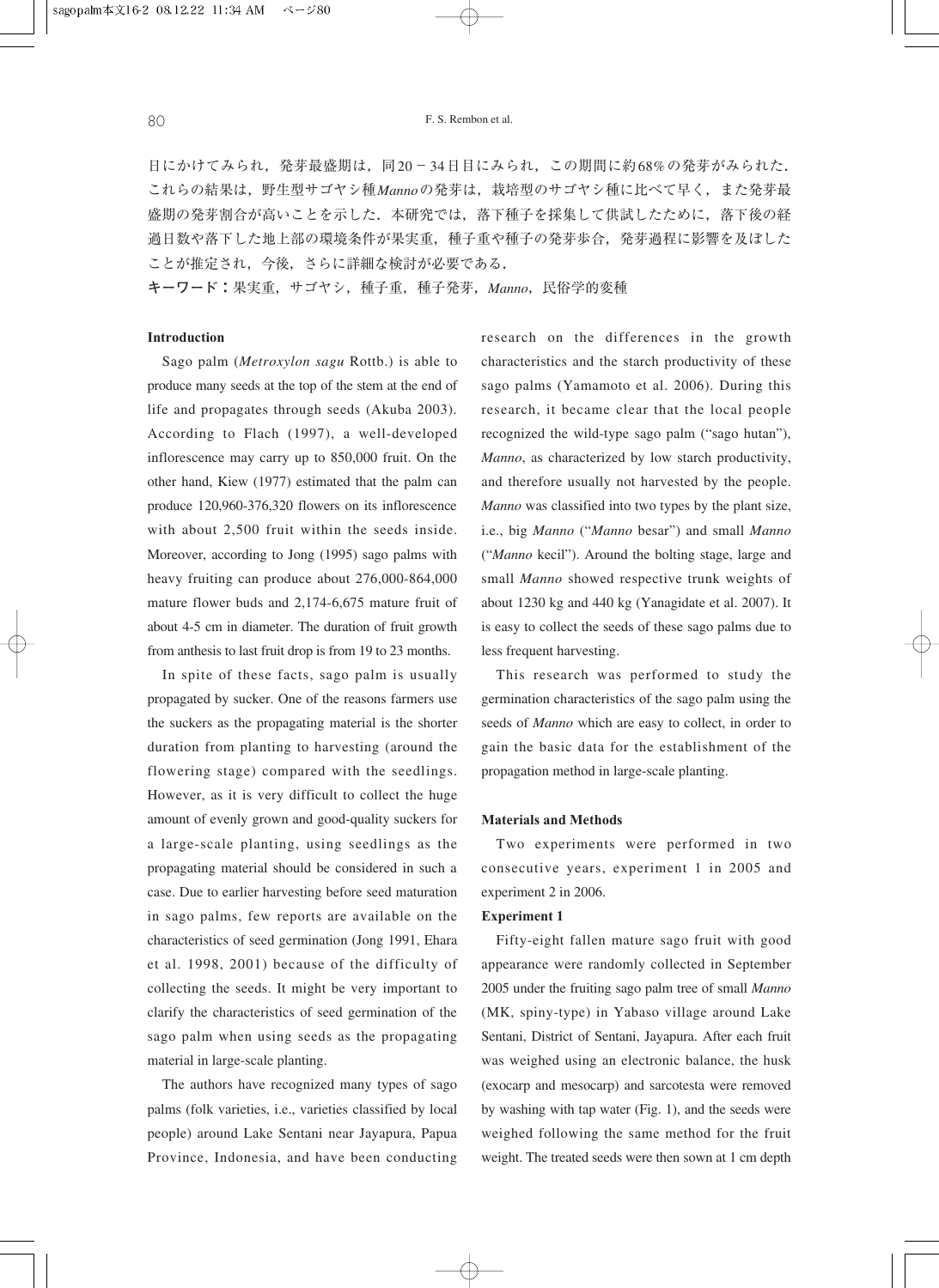

Note: A: Proximal end  $\mathbf{B}$ : Exocarp C: Mesocarp  $D:$  Sarcotesta  $E$ : Operculum  $F: Embrvo$ G: Endosperm H: Chalazal activity I: Testa

**Fig. 1.** Cross-sectional view of sago palm fruit. Husk (exocarp and mesocarp) and sarcotesta were removed before sowing in the experiments.

from the surface of the seed bed (44 cm x 34 cm x 20 cm) which was filled with the mixture of an organic fertilizer called Multi Organic Fermented Fertilizer (MOF) and sand  $1:1$  (v/v). The MOF was a compost of wasted sago extract: mineral soil : sawdust : chicken manure, 6:1:2:2 (v/v), respectively. The germination medium was 10 cm in depth and was watered daily in order to maintain a humidity close to the natural environmental condition in the field. The reason of using a mixture of MOF and sand is to increase water holding capacity of the seed bed medium.

Germination counts were made during the experiment up to three months after seeding. The seed is considered as germinated when the epiblast or shoot and the primary root have emerged (Ehara et al. 1998). Accumulated percentage of seed germination was calculated by dividing the number of germinated seeds on the observed day by the total germinated seeds until the final observed day.

## **Experiment 2**

The fallen mature sago fruit with good appearance of small *Manno* (MK) and big *Manno* (MB, spinytype) were randomly collected in Kehiran and Yabaso villages, respectively. Among the collected fruit, 29 and 46 were measured for the fruit and seed weight, respectively, following the same method as in experiment 1. The fruit sizes were also measured for diameter and longitudinal length using a caliper.

Germination counts were made until 3 months after sowing when no more germinated seeds appeared, following the same method as in experiment 1, although no record of the germinated number of seeds was made on each observed day. Percentage of germination was calculated by dividing the final number of germinated seeds by the total sown seeds.

#### **Results**

## **Experiment 1**

The collected fruit weight of MK ranged from 7.4 to 44.6 g with an average of 25.4 g (Table 1). The seed weight ranged from 5.8 to 31.9 g with an average of

| Folk variety | I t e m          | Seed weight<br>(g) | $Husk+$<br>sarcotesta $^{\mathrm{1)}}$<br>(g) | Fruits<br>weight $(g)$ | Fresh seeds and<br>fruits weight<br>ratio $(\% )$ |
|--------------|------------------|--------------------|-----------------------------------------------|------------------------|---------------------------------------------------|
| Small Manno  | Average $\pm$ SE | $19.2 \pm 1.3$     | $6.2 \pm 0.6$                                 | $25.4 \pm 1.9$         | 75.6                                              |
| (Exp. 1)     | Maximum          | 31.9               | 12.6                                          | 44.6                   |                                                   |
|              | Minimum          | 5.8                | 1.6                                           | 7.4                    |                                                   |
|              | Range            | 26.1               | 11                                            | 37.2                   |                                                   |
|              | CV(%)            | 26.8               | 36.5                                          | 29                     |                                                   |
| Small Manno  | Average $\pm$ SE | $21.5 \pm 1.4$     | $9.4 \pm 5.1$                                 | $30.9 \pm 2.5$         | 69.6                                              |
| (Exp. 2)     | Maximum          | 27.6               | 17.2                                          | 37.3                   |                                                   |
|              | Minimum          | 13.7               | 0.9                                           | 21.8                   |                                                   |
|              | Range            | 13.9               | 16.3                                          | 15.5                   |                                                   |
|              | CV(%)            | 14.9               | 56.7                                          | 15.6                   |                                                   |
| Big Manno    | Average $\pm$ SE | $28.0 \pm 1.5$     | $8.6 \pm 4.3$                                 | $37.6 \pm 1.9$         | 74.5                                              |
| (Exp. 2)     | Maximum          | 32.9               | 15.5                                          | 46.2                   |                                                   |
|              | Minimum          | 21.7               | 2.6                                           | 31.8                   |                                                   |
|              | Range            | 11.2               | 12.9                                          | 14.4                   |                                                   |
|              | $CV$ (%)         | 11.8               | 49.7                                          | 10.1                   |                                                   |

Table 1. The average seed, husk (exsocarp and mesocarp) +sarcotesta and fruit weights of small and big *Manno*, experiments 1 and 2.

Data followed by  $\pm$  indicated the value of standard error.  $CV =$  coefficient of variation. 1) Husk indicates exsocarp and mesocarp of fruit.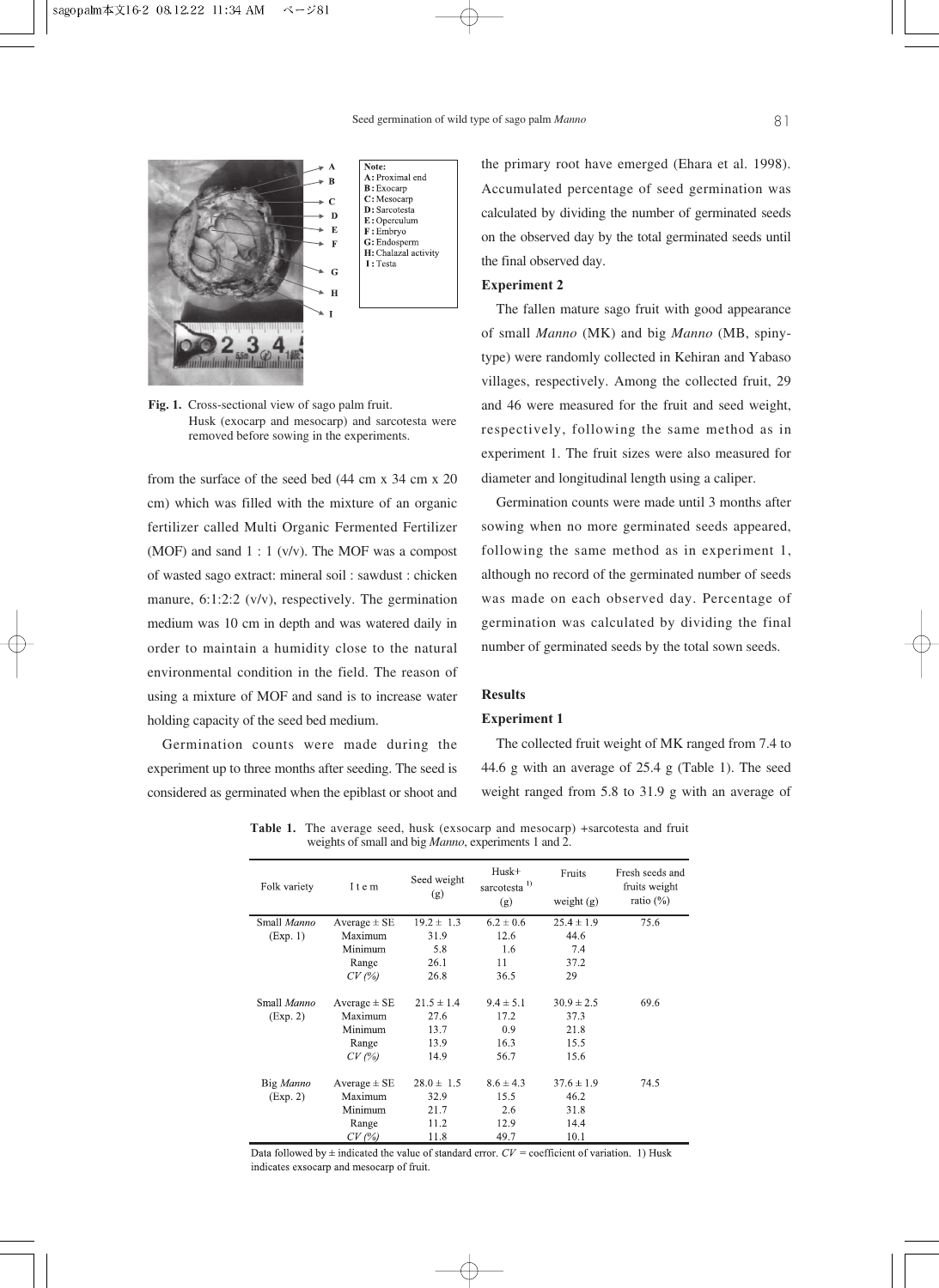19.2 g. The highest frequency of seed weight was observed at 25-26 g, followed by 18-19 and 19-20 g (Fig. 2). The frequencies of seed weight  $11 \text{ g} >$  and  $26$ g < were few. The calculated seed/fruit weight percentage was 75.6%. The coefficients of variance (CVs) (%) of the fruit and seeds were almost the same, 29% and 27%, respectively, and these CV values were lower than that of the husk + sarcotesta (36.5%).



**Fig. 2.** Distribution of the seed weights of small *Manno* (Experiment 1)

The accumulated percentage of seed germination is shown in Fig. 3. The seed germination occurred from 6 to 69 days after sowing (DAS) and showed a remarkable increase from 20 to 34 DAS (ca. 68.3%). Before and after this period, the germination rate was not as high. The final germination percentage was 70.7%.



**Fig. 3.** Accumulated percentage of seed germination of small *Manno* (Experiment 1).Numerals in the figure indicate days after sowing (accumulated germination %).

Two types of seedlings, spiny and non-spiny types, were observed from the seeds collected simultaneously (Fig. 4), although these seeds were



**Fig. 4.** Spiny (left) and non-spiny (right) seedlings of germinated small *Manno* observed in experiment 1 Photos were taken at 8 months after transplanting into plastic bags.

collected under spiny mother palms. The ratio of spiny- and non-spiny-type seedlings was 43.9% : 56.1%.

## **Experiment 2**

The collected fruit weights of MK and MB ranged from 21.8 to 37.3 g, and from 31.8 to 46.2 g, with an average of 30.9 and 37.6 g, respectively (Table 1). The average fruit diameter and longitudinal length were 3.54 and 3.37 cm for MK and 3.70 and 3.62 cm for MB, respectively. The seed weights of MK and MB ranged from 13.7 to 27.6 g, and from 21.7 to 32.9 g, with an average of 21.5 and 28.0 g, respectively. The average weights of fruit and seeds were 18% and 24% higher in MB than in MK, respectively. The CVs  $(\%)$  of fruit and seeds were 15.6% and 14.9% for MK and 10.1% and 11.8% for MB, respectively. These CV values were smaller than those of the husk + sarcotesta (50-57%). The calculated seed/fruit weight percentages of MK and MB were 70 and 75%, respectively.

The germination percentages of MK and MB were 69.4% and 77.3%, respectively, showing a slightly higher percentage in MB compared with MK.

# **Discussion**

The average weights of fruit and seeds of MK in experiments 1 and 2 were 28.2 g and 20.4 g, respectively, and these values were 25% and 27% lower than those of MB in experiment 2 (fruit wt: 37.6 g; seed wt: 28.0 g), respectively. The fruit weight of wild-type *Manno* was lower than that of the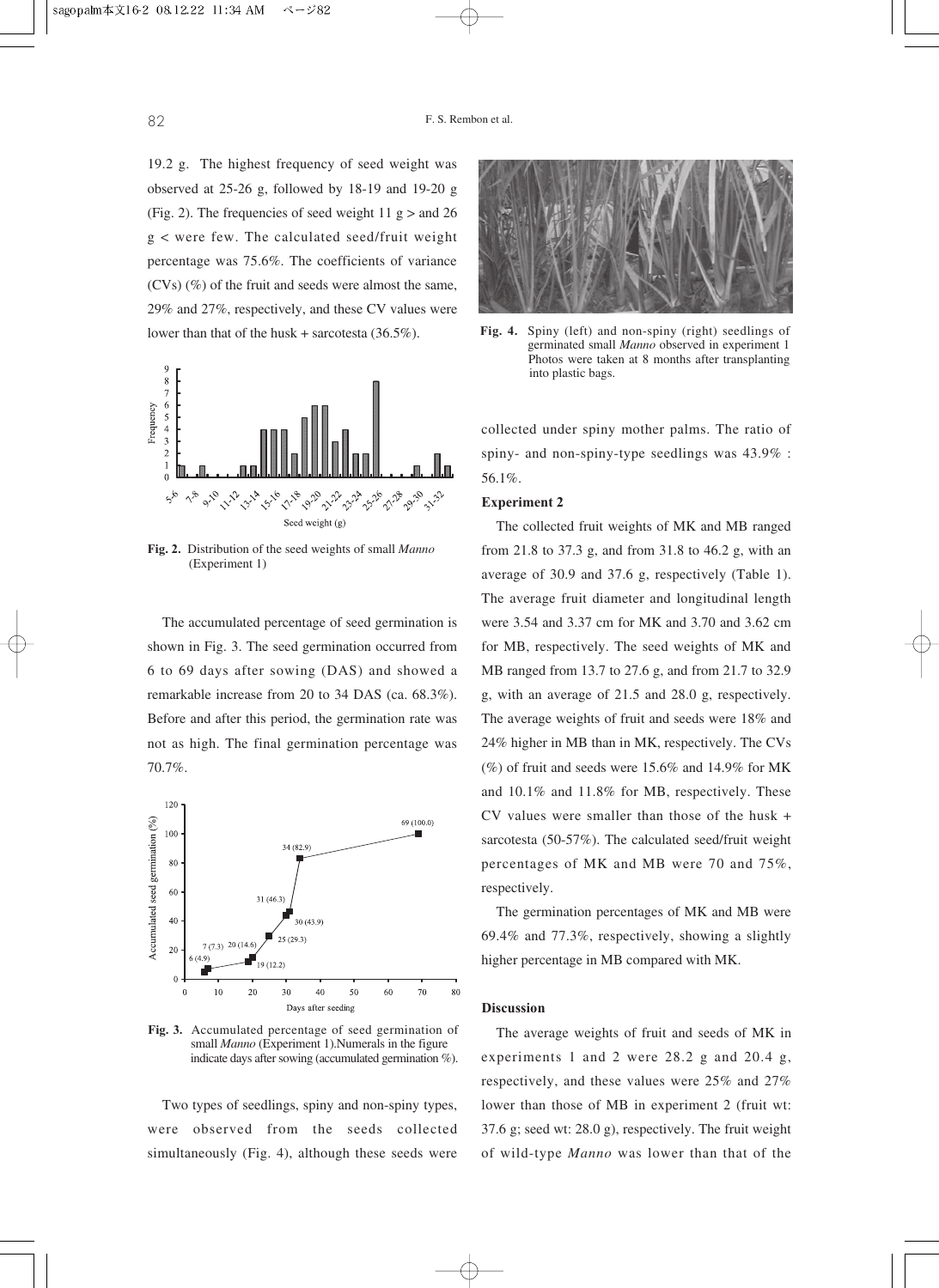cultivated type, 42.0-48.0 g, collected at Batu Pahat, Johor, Malaysia (Ehara et al. 2001). Although the weights of fruit and seeds of the sago palm might be determined by the genetic background, number of fruit per flower stalk, ripening degree, etc., the results of this research showed that the fruit and seed weights of the wild type were lower than those of the cultivated type, and were lower in MK with a smaller plant size than in MB with a larger plant size (Yanagidate et al. 2007).

The fallen fruit collected under the matured palm were used as the experimental material in this research, so the decomposition of fruit exterior (husk) might have proceeded to some extent and the weight of the husk become lighter. This fact was observed in the higher differences of husk + sarcotesta weight in MK compared with the seed weights between experiments 1 and 2. Moreover, in experiment 2, the difference in husk + sarcotesta weight was smaller than that of seed weight between MK and MB.

To promote the seed germination, the husk and sarcotesta were removed before sowing in this research, in consideration of previous studies (Alang and Krishnapillary 1986, Jong 1991, 1995, Ehara et al. 1998, 2001). The average of germination percentage of MK in experiments 1 and 2 was 70.3%, and that of MB in experiment 2 was 77.3%. These germination percentages were higher than those of the cultivated type of sago palm performed in the germination test after the same treatment to the fruit, 40-60% and 40-50%, collected at Dalat, Sarawak (Jong 1995) and Batu Pahat, Johor, Malaysia (Ehara et al. 1998), respectively.

Spiny- and non-spiny-type seedlings were observed in the germinated seeds of MK in experiment 1. This result indicated that cross-pollination might have occurred (Flach 1977, Alang and Khrisnapillay 1986). It was suggested that fertile fruit were only found where two or more fruiting sago palms were in close proximity to each other, and proved that sago palm is an obligatory cross-pollinator.

The result of change in seed germination after

sowing in MK indicated that the germination occurred from 6 to 69 DAS, showing a rapid increase (ca. 68%) from 20 to 34 DAS. Ehara et al. (2001) reported that the germination of cultivated sago palm seeds, treated in the same way as in this research, under 30°C water condition occurred from 32 to 80 DAS, showing a rapid increase (ca. 50%) from 32 to 48 DAS. Comparing the results, it was suggested that earlier germination and higher germination percentages occurred during the rapid increase period of the wildtype *Manno* than in the cultivated type of sago palm. The differences might be based on the different methods of fruit (seed) collection and the germination test, as well as genetic differences.

The results mentioned above revealed that in two types of wild sago palm, growing around Lake Sentani near Jayapura, Papua, Indonesia, the fruit and seed weights were greater in MB with larger plant size compared with MK with smaller plant size, and the germination percentage of *Manno* was higher than that of the cultivated type in Malaysia, although the fruit weight was less in *Manno*.

Using the fallen fruit (seeds) for the experimental material in this research might have influenced the germination rate and percentage as well as the fruit and seed weights of *Manno* through the period from the falling to the collecting of fruit and the environmental conditions on the ground where the fruit fell. For example, the germination inhibitors contained in the pericarp (exocarp and mesocarp) of fruit (Ehara et al. 2001) may leach out during rain. Further studies should be performed to clarify the effects of seed maturity and seed size or weight in *Manno* on the germination percentage and rate, using the collected fruit (seeds) from the plant. Comparison of the germination inhibitors between the sago fruit belonging to different folk varieties is also necessary.

### **References**

Alang, Z. C. and B. Krishnapillay 1986 Studies on the growth and development of embryos of the sago palm (*Metroxylon* spp.) in vivo and in vitro. *In*: The